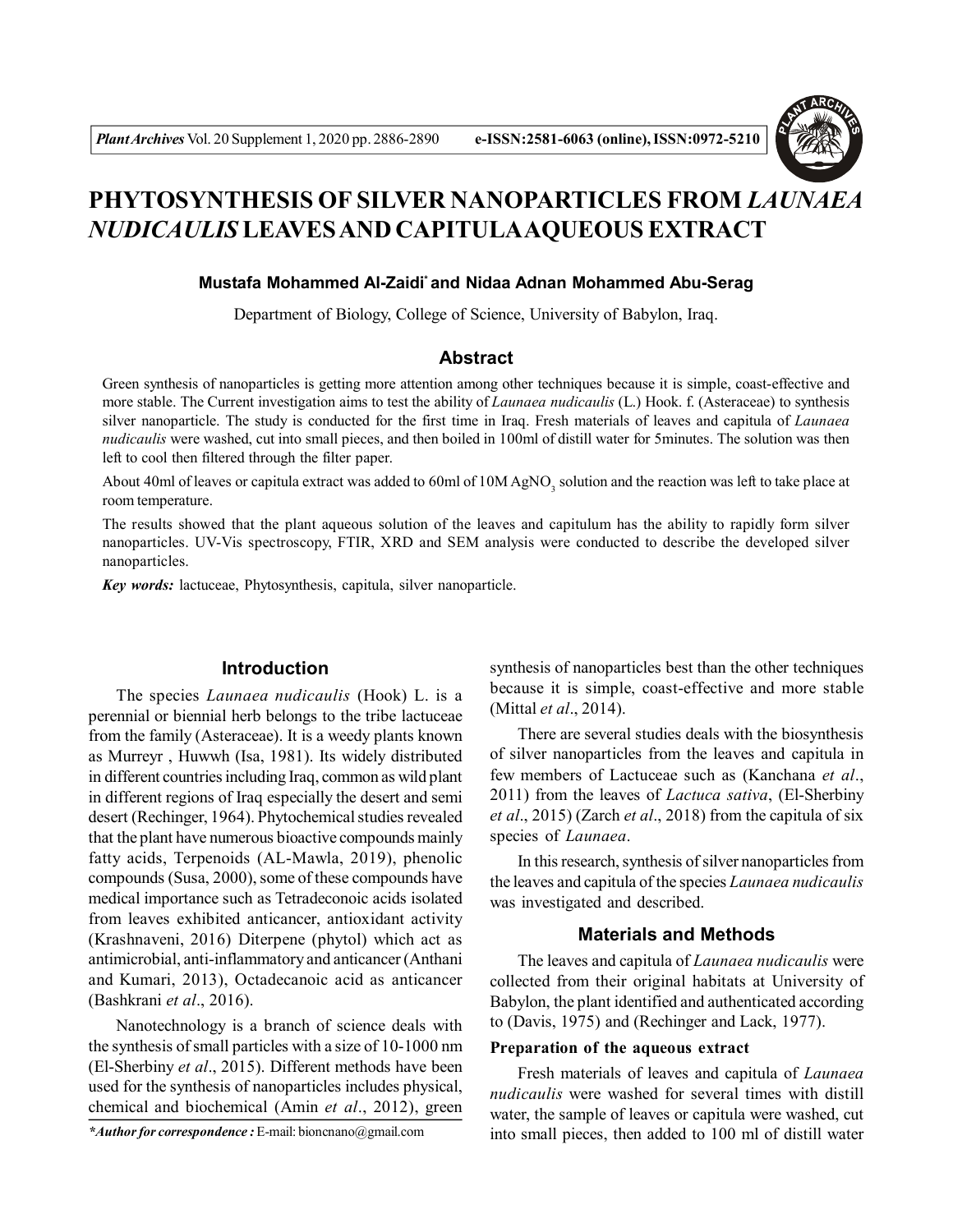|                  | Peak    | <b>Absorption</b> | <b>Appearance</b> | Group            | Compound                               |
|------------------|---------|-------------------|-------------------|------------------|----------------------------------------|
|                  |         | $(cm^{-1})$       |                   |                  | <b>Class</b>                           |
| $\cdot$ 1        | 1026.13 | $1250 - 1020$     | Medium            | C-N stretching   | Amine                                  |
| $\overline{2}$   | 1095.57 | 1150-1085         | <b>Strong</b>     | C-O stretching   | aliphatic ether                        |
| $\overline{3}$   |         | 1124-1087         | Strong            | C-O stretching   | secondary alcohol                      |
| $\overline{A}$   | 1261.45 | 1310-1250         | Strong            | C-O stretching   | aromatic ester                         |
| .5               | 1315.45 | 1390-1310         | Medium            | O-H bending      | Phenol                                 |
| .6               | 1373.32 | 1390-1310         | Medium            | O-H bending      | Phenol                                 |
| .7               | 1458.18 |                   |                   |                  |                                        |
| $\boldsymbol{8}$ | 1523.76 | 1550-1500         | <b>Strong</b>     | N-O stretching   | nitro compound                         |
| 9                | 1616.35 | 1620-1610         | Strong            | $C=C$ stretching | $\alpha$ , $\beta$ -unsaturated ketone |
| .10              | 1701.22 | 1710-1680         | Strong            | $C=O$ stretching | conjugated acid                        |
| .11              |         | 1710-1685         | Strong            | $C=O$ stretching | conjugated aldehyde                    |
| .12              | 1716.65 | 1720-1706         | Strong            | $C=O$ stretching | carboxylic acid                        |
| .13              |         | 1725-1705         | Strong            | $C=O$ stretching | aliphatic ketone                       |
| .14              | 1732.08 | 1740-1720         | Strong            | $C=O$ stretching | Aldehyde                               |
| .15              | 2850.79 | 3000-2840         | Medium            | C-H stretching   | Alkane                                 |
| .16              | 2920.23 | 3000-2840         | Medium            | C-H stretching   | Alkane                                 |
| .17              | 2958.80 | 3000-2840         | Medium            | C-H stretching   | Alkane                                 |
| .18              | 3236.55 | 3300-2500         | strong, broad     | O-H stretching   | carboxylic acid                        |
| .19              | 3278.99 | 3300-2500         | strong, broad     | O-H stretching   | carboxylic acid                        |
| .20              | 3417.86 | 3550-3200         | broad<br>strong,  | O-H stretching   | Alcohol                                |
| 21               | 3468.01 | 3550-3200         | strong, broad     | O-H stretching   | Alcohol                                |

**Table 1:** FTIR peak values of solid analysis of *Launaea nudicaulis* leaf.



**Fig. 1:** Phytosynthesis of silver nanoparticles A- Aqueous *Launaea nudicaulis* leaf extract. B- Mix between solution silver nitrate and aqueous leaf extract. C-Aqueous *Launaea nudicaulis* capitulum extract. D- Mix between solution silver nitrate and aqueous capitulum extract. Gradually turn with time into brown color



**Fig. 2:** UV-Visible spectra of silver nitrate and broth of leaf and capitulum.

and then boil for 5 minutes. The solution was then left to cool to normal temperature approximately (25ºC), the extract was then filtered through the filter paper.

#### **Synthesis of silver nanoparticles**

The silver nitrate  $(AgNO<sub>3</sub>)$  used in this study was obtained from (Reagent World Company).

About 40ml of leaves or capitula extract was added to 60ml of 10M.  $AgNO<sub>3</sub>$  solution and the reaction was left to take place at room temperature.

# **Detection and characterization of silver nanoparticles**

**• Visual observation:** The color change of the solution from the mixed of the leaf or capitulum extract with silver nitrate aqueous solution was visually observed, the time taken for the reaction mixture to Change color was observed.

**• Characterization of the synthesized nanoparticles:** The synthesized AgNPs were characterized by FTIR (IR affinity, shimadzu, X-ray diffraction (XRD .6000 As Shimazu) and scanning electron Microscope (SEM (MIRA3 from TESCAN).

### **Results and Discussion**

In this paper, an aqueous extract of the leaves and capitula of the species *Launaea nudicaulis* was used in the extracellular synthesis of silver nanoparticles when treating aqueous

silver nitrate solution with leaf or capitulum aqueous extract, rapid reduction of the silver ions is appeared by change the color, which indicates the formation of silver nanoparticles.

Change the color of solution is from yellowish Green to the golden brown, due to cohesive vibration of electron at the surface of nanoparticles resulting in surface plasmon resonance (SPR.) (EL-Sherbiny *et al*., 2015) (Fig. 1).

Changing in color vary with time and part of the plant used, this result was confirmed by (Mittal *et al.,* 2014; Verma *et al*., 2013). In general, reduction with aqueous extract of the leaf is more faster (40min) then those of capitulum (240min) as mentioned by (Zarch *et al*., 2018).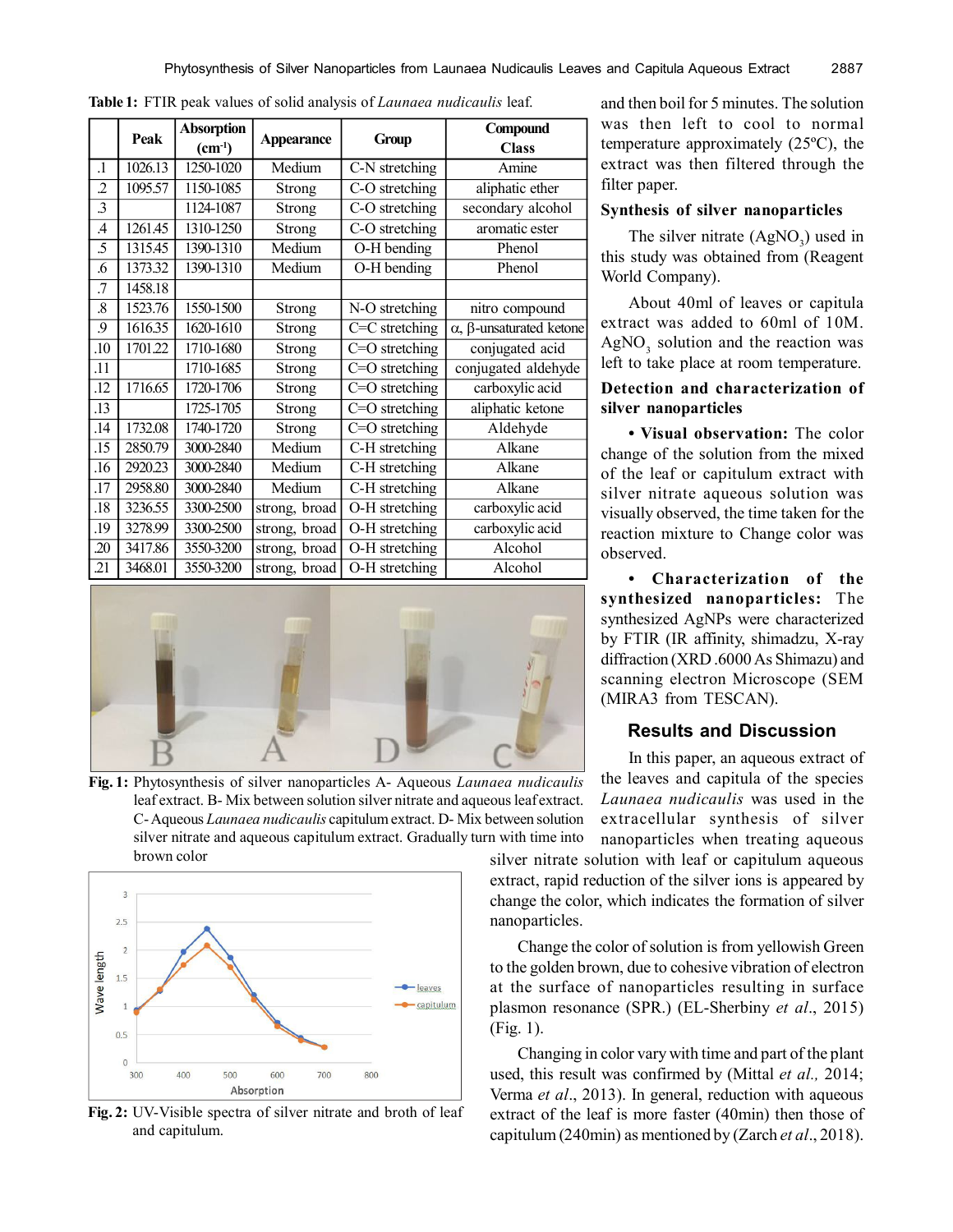

**Fig. 3a:** FTIR spectra pattern of dried powder of *Launaea nudicaulis* leaf.



**Fig. 3b:** FTIR spectra pattern of dried powder of *Launaea nudicaulis* capitulum.



**Fig. 5:** Scanning electron microscope image of silver nanoparticles using *Launaea nudicaulis* A- Leaf extract at different magnification. B- Capitulum extract at different magnification.

As apparent from fig. 2 the absorption peak in the species *Launaea nudicaulis* was high, this due to the increased in concentration of silver nanoparticles formed.

This result confirmed by (Verma *et al.,* 2013), (Zarch *et al.,* 2018). also reported rapid . Synthesis of stable AgNPs from capitula extract of some *launaea* species.

#### **FTIR**

FTIR analysis was done, in order to identify different biomolecules responsible for reducing and stabilizing of Ag+ ions in the aqueous extract of leaves and capitula of species *Launaea nudicaulis* (Fig. 3a).

The representative spectra of stabilized silver nanoparticles obtained from *Launaea nudicaulis* leaf broth showed bands around 3468.01, 3417.86, 3278.99, 3236.55, 2958.80, 2920.23, 2850.79, 1732.08, 1716.65, 1710.22, 1618.35, 1532.76, 1458.18, 1373.32, 1315.45, 1261.45, 1095.57, 1026.13 cm<sup>-1</sup>.

The peaks at 3468.01 cm<sup>-1</sup>, 3417.86cm-1, 3278.99cm-1 , 3236.55, of (Fig. 3) correspond to an alcohol of strong broad O-H stretching and carboxylic acid respectively.

The peaks at 2958.8 cm<sup>-1</sup>, 2920.23 cm-1 , 2850.79cm-1 correspond to alkane C-H stretching .The peak at 1732.08 cm-<sup>1</sup> represent aldehyde, the peak at 1716.65 represent aliphatic ketone or carboxylic acid of strong C=O stretching, the peaks at 1701.22 represent either conjugated aldehyde or conjugated acid.

The band at  $1616.35$  cm<sup>-1</sup> represent  $\alpha$ ,  $\beta$  unsaturated ketone (Natural berry ketone) and the peak at 1523.76 cm-1 represent nitro compound, the peak at 1458.8cm-1 was unknown. The medium bands appearing at 1373.32 cm-1 and  $1315.45$  cm<sup>-1</sup> can be assigned to the O-H bending present in phenol.

Absorbance band which are observed in the region of  $1095.57 \text{cm}^{-1}$ , 1261.45cm-1 , 1026.13cm-1 are known to be associated with the stretching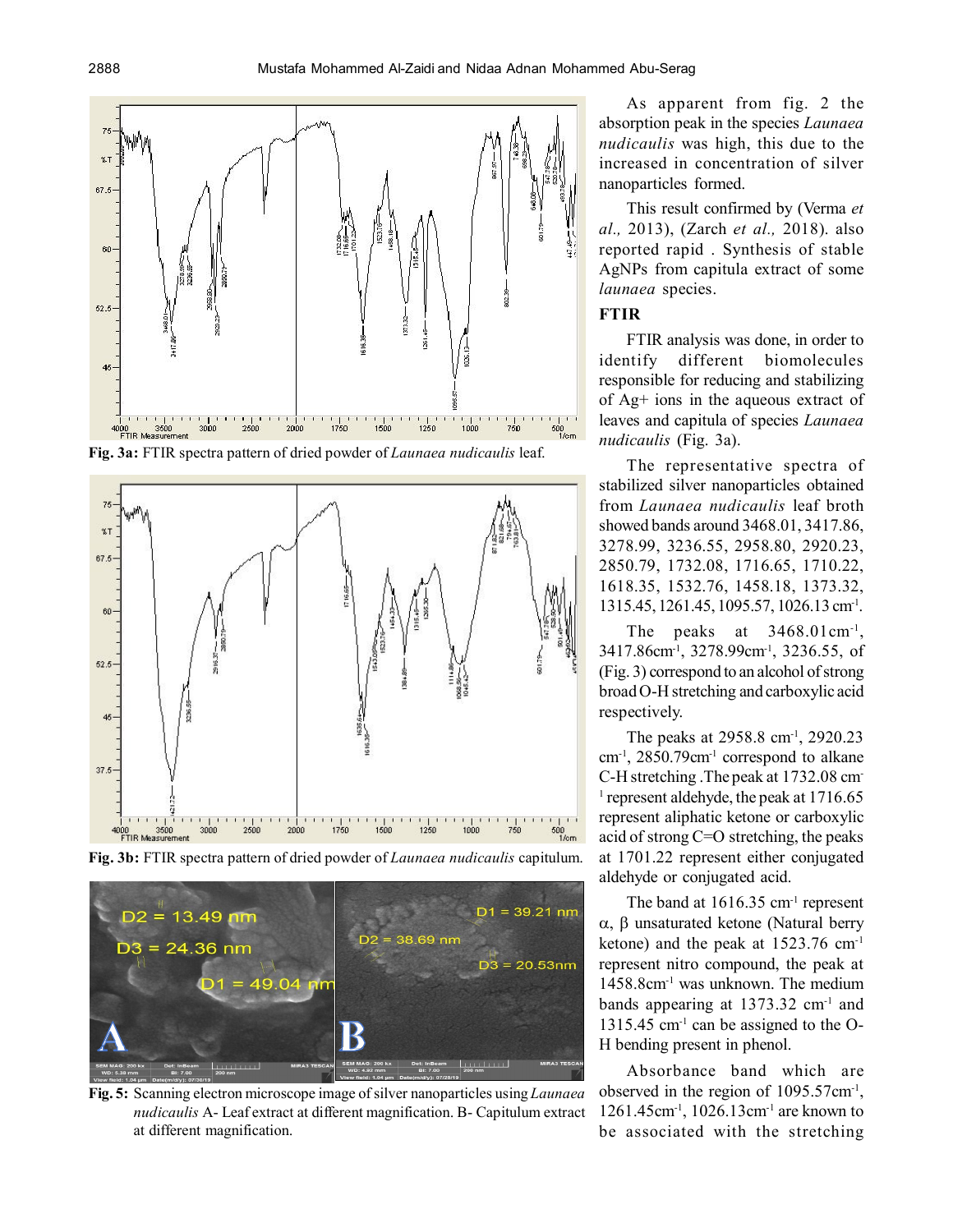|         | <b>Absorption</b> |                   | Group            | Compound                               |
|---------|-------------------|-------------------|------------------|----------------------------------------|
| Peak    | $(cm-1)$          | <b>Appearance</b> |                  | <b>Class</b>                           |
| 1045.42 | 1070-1030         | Strong            | S=O stretching   | Sulfoxide                              |
| 1068.56 | 1070-1030         | Strong            | S=O stretching   | Sulfoxide                              |
| 1114.86 | 1150-1085         | Strong            | C-O stretching   | aliphatic ether                        |
|         | 1124-1087         | Strong            | C-O stretching   | secondary alcohol                      |
| 1265.30 | 1275-1200         | Strong            | C-O stretching   | alkyl aryl ether                       |
| 1315.45 | 1390-1310         | Medium            | O-H bending      | Phenol                                 |
| 1384.89 | 1390-1310         | Medium            | O-H bending      | Phenol                                 |
| 1454.33 |                   |                   |                  |                                        |
| 1523.76 | 1550-1500         | Strong            | N-O stretching   | nitro compound                         |
| 1543.05 | 1550-1500         | Strong            | N-O stretching   | nitro compound                         |
| 1616.35 | 1620-1610         | Strong            | $C=C$ stretching | $\alpha$ , $\beta$ -unsaturated ketone |
| 1635.64 | 1650-1600         | Medium            | $C=C$ stretching | conjugated alkene                      |
| 1716.65 | 1720-1706         | Strong            | C=O stretching   | carboxylic acid                        |
| 2850.79 | 3000-2840         | Medium            | C-H stretching   | Alkane                                 |
| 2916.37 | 3000-2840         | Medium            | C-H stretching   | Alkane                                 |
| 3236.55 | 3550-3200         | strong, broad     | O-H stretching   | Alcohol                                |
| 3421.72 | 3550-3200         | strong, broad     | O-H stretching   | Alcohol                                |

**Table 2:** FTIR peak values of solid analysis of *Launaea nudicaulis* capitulum.







**Fig. 7:** X-ray diffraction patterns of silver nanoparticles synthesized using *Launaea nudicaulis* capitulum extract.

vibration for C-O. Stretching of aromatic ester, secondary alcohol, aliphatic ether, medium C-N stretching amine.

This result confirmed the experimental evidence which have been reported that *Launaea nudicaulis* contains different group of chemical compounds as alkaloids, sesquiterpene, diterpene, fatty acids, alcohols, phenols (Al-Mawla, 2019). That possess free radical scavenging activities (Bergman *et al*., 2003), which is related to reduction of silver and synthesis of nanoparticles through the biosynthesis.

The absorption spectra of the aqueous extract of capitulum and  $AgNO<sub>3</sub>$  are show in fig. 3b, which gave (17) peaks. The peaks at 3421.72cm-1 3236.55 cm-1 represent alcohol. 2916.37  $cm^{-1}$  and 2850.79  $cm^{-1}$  represent alkane,  $1716.65$  cm<sup>-1</sup> carboxylic acid,  $1635.64$ conjugated alkane, 1616.35 cm-1 represent  $\alpha$ ,  $\beta$  unsaturated ketone (natural berry ketone).

Band of 1543.05cm-1 and 1523.76 cm-1 of strong N-O stretching represent nitro compound, 1454.33cm-1 was unknown. Peaks at 1384.89cm-1 and 1315.45 of medium O-H bending represent phenol, 1265.30cm-1 represent alkyl aryl ether of strong C-O stretching, 1114.86cm-1 secondary alcohol and aliphatic ether, peaks at 1068.56 cm-1 and 1045.42cm-1 represent sulfoxide. This result was corresponding to (Zarch *et al.,* 2018).

# **SEM**

Scanning electron microscope micrographs (Fig. 5) showed that silver nanoparticles were spherical or semispherical in shape, with aggregation, the range of size is between (13-50)nm in the leaf and in the capitulum is (20-40) nm.

Aggregation of particles may be due to the absence or few capping agent (Zarch *et al*., 2018).

# **XRD**

The XRD patterns of synthesis silver nanoparticles showed various bragg peak angles 2Theta (38.38, 44.49,